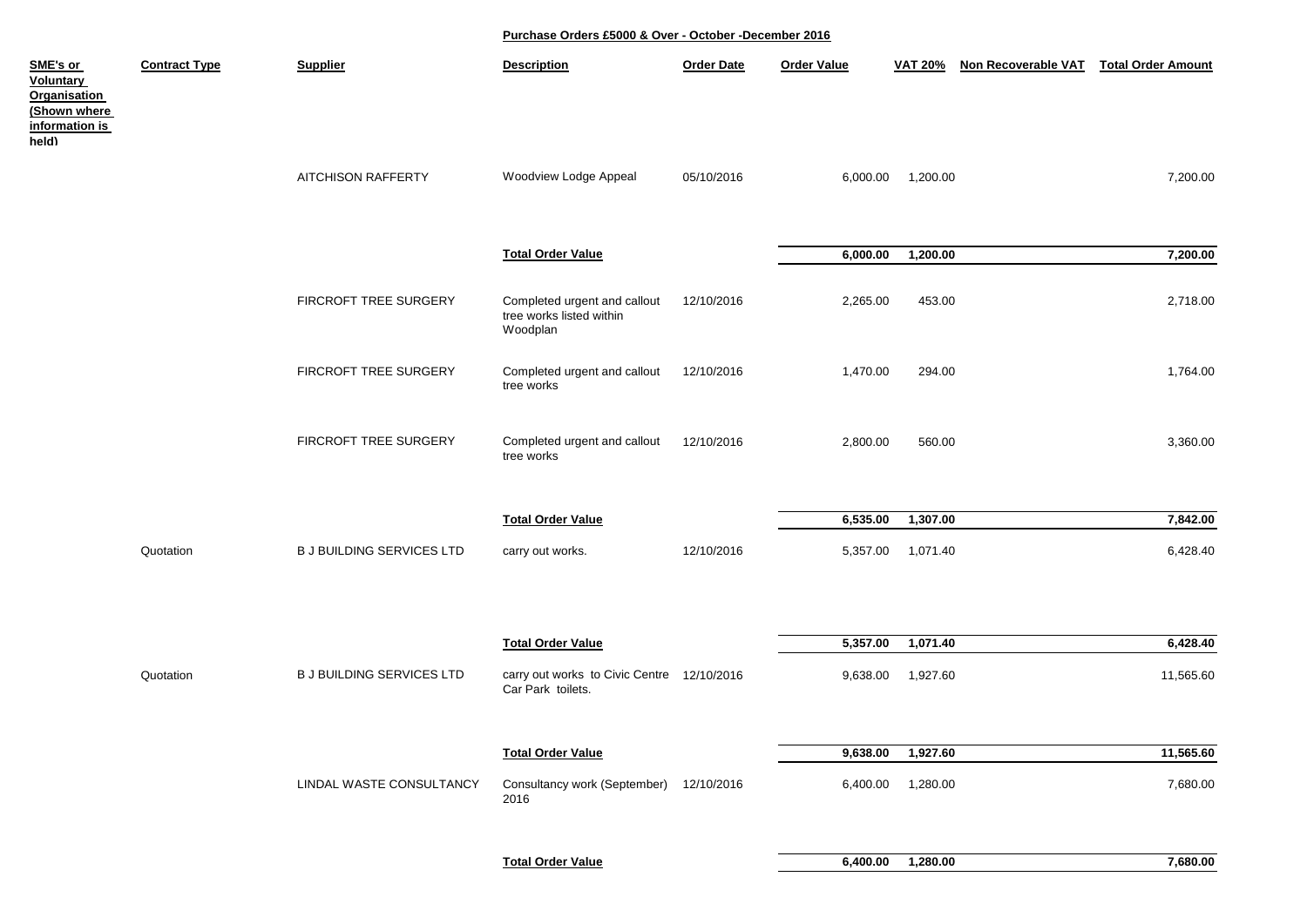| SME's or<br>Voluntary<br>Organisation<br>(Shown where | <b>Contract Type</b> | <b>Supplier</b>                                                     | <b>Description</b>                                                                                  | <b>Order Date</b> | <b>Order Value</b> | <b>VAT 20%</b> | Non Recoverable VAT Total Order Amount |           |
|-------------------------------------------------------|----------------------|---------------------------------------------------------------------|-----------------------------------------------------------------------------------------------------|-------------------|--------------------|----------------|----------------------------------------|-----------|
| <u>information is</u><br>held)                        |                      | 1LIFE MANAGEMENT SOLUTIONS Consultancy work (May, June & 12/10/2016 | <b>July) 2016</b>                                                                                   |                   | 6,249.99           | 1,250.00       |                                        | 7,499.99  |
|                                                       |                      |                                                                     | <b>Total Order Value</b>                                                                            |                   | 6,249.99           | 1,250.00       |                                        | 7,499.99  |
|                                                       |                      | LINDAL WASTE CONSULTANCY                                            | Consultancy for (August) 2016 12/10/2016                                                            |                   | 6,400.00           | 1,280.00       |                                        | 7,680.00  |
|                                                       |                      |                                                                     | <b>Total Order Value</b>                                                                            |                   | 6,400.00           | 1,280.00       |                                        | 7,680.00  |
|                                                       | Contract             | FESTIVE IMPACT LIGHTING LTD                                         | To install maintain and dismantle 20/10/2016<br>Christmas lighting 2016 in St<br>Albans city centre |                   | 13,300.00          | 2,660.00       |                                        | 15,960.00 |
|                                                       |                      |                                                                     | <b>Total Order Value</b>                                                                            |                   | 13,300.00          | 2,660.00       |                                        | 15,960.00 |
|                                                       |                      | ST ALBANS CITIZENS ADVICE                                           | Grant Fund, Social Prescribing 17/11/2016<br>St Albans,                                             |                   | 14,386.00          | 2,877.20       |                                        | 17,263.20 |
|                                                       |                      |                                                                     | <b>Total Order Value</b>                                                                            |                   | 14,386.00          | 2,877.20       |                                        | 17,263.20 |
|                                                       |                      | <b>WATFORD FC CSE TRUST</b>                                         | Grant £16,000 Watford FC CSE - 25/11/2016<br>Shape Up - Men's Weight<br>Management Programme.       |                   | 16,000.00          | 3,200.00       |                                        | 19,200.00 |
|                                                       |                      |                                                                     | <b>Total Order Value</b>                                                                            |                   | 16,000.00          | 3,200.00       |                                        | 19,200.00 |
|                                                       |                      | <b>SEC-1 LIMITED</b>                                                | Trade up to WG M440 with 3Yrs 02/12/2016<br>Security Suite                                          |                   | 31,200.00          | 6,240.00       |                                        | 37,440.00 |
|                                                       |                      |                                                                     |                                                                                                     |                   |                    |                |                                        |           |
|                                                       |                      |                                                                     | <b>Total Order Value</b>                                                                            |                   | 31,200.00          | 6,240.00       |                                        | 37,440.00 |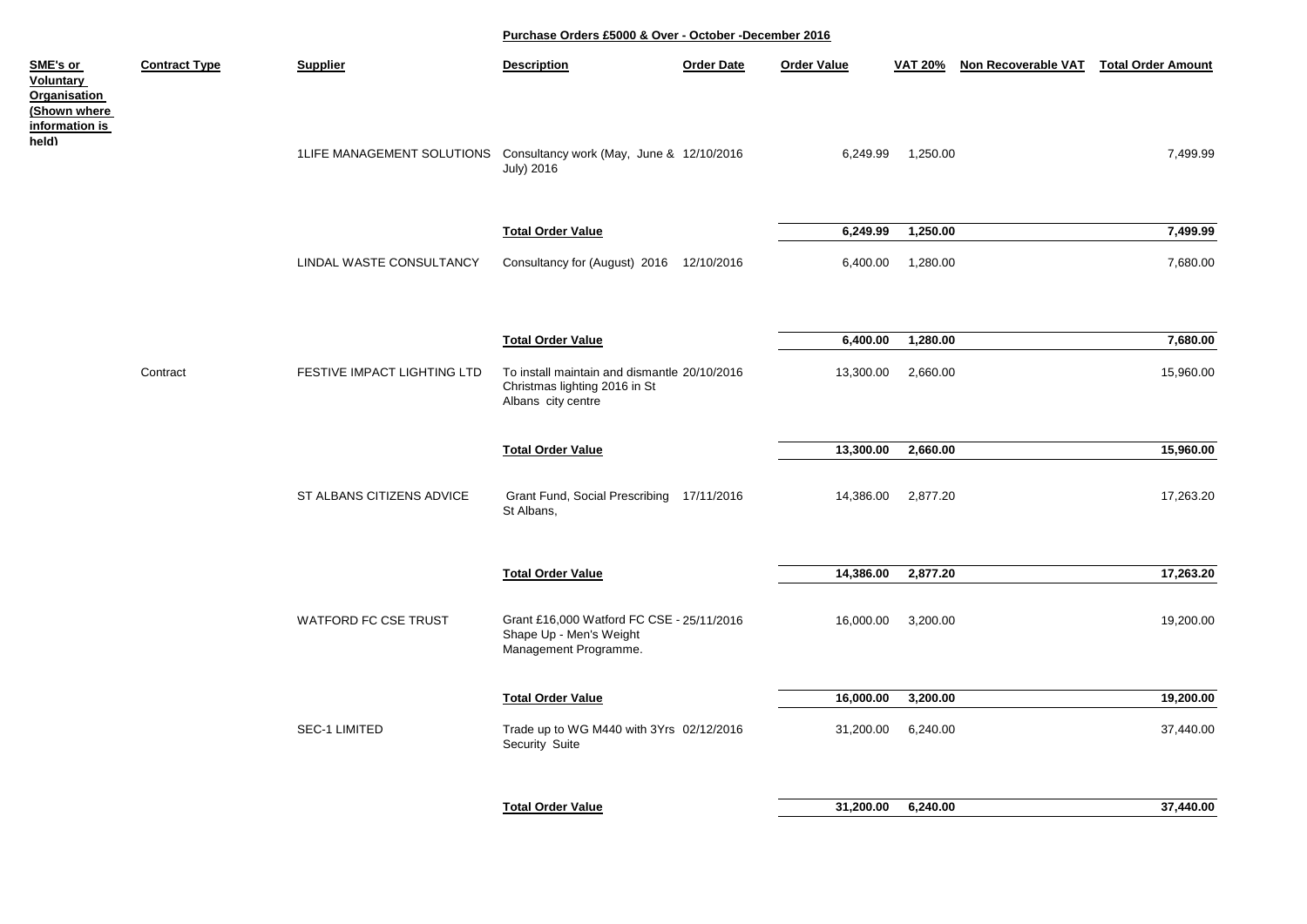| SME's or<br><b>Voluntary</b><br>Organisation<br>(Shown where<br>information is<br>held) | <b>Contract Type</b> | <b>Supplier</b>           | <b>Description</b>                                                                                   | <b>Order Date</b> | <b>Order Value</b> | <b>VAT 20%</b> | Non Recoverable VAT | <b>Total Order Amount</b> |
|-----------------------------------------------------------------------------------------|----------------------|---------------------------|------------------------------------------------------------------------------------------------------|-------------------|--------------------|----------------|---------------------|---------------------------|
|                                                                                         |                      | VALUE ADDINGCOMLTD        | Continuation of programme<br>support for Customer Access<br>and Digital Transformation<br>Programme. | 20/12/2016        | 21,450.00          | 4,290.00       |                     | 25,740.00                 |
|                                                                                         |                      |                           | <b>Total Order Value</b>                                                                             |                   | 21,450.00          | 4,290.00       |                     | 25,740.00                 |
|                                                                                         |                      | <b>FOX WILLIAMS</b>       | Professional services rendered<br>in connection with General<br>Employment Advice                    | 05/10/2016        | 23,026.95          | 4,605.39       |                     | 27,632.34                 |
|                                                                                         |                      |                           | <b>Total Order Value</b>                                                                             |                   | 23,026.95          | 4,605.39       |                     | 27,632.34                 |
|                                                                                         |                      | ELECTORAL REFORM SERVICES | Individual Registration 2016;<br>Fees for responses from 1.7.16 -<br>30.9.16                         | 24/10/2016        | 5,025.60           | 1,005.12       |                     | 6,030.72                  |
|                                                                                         |                      |                           | <b>Total Order Value</b>                                                                             |                   | 5,025.60           | 1,005.12       |                     | 6,030.72                  |
|                                                                                         |                      | <b>SHARPE PRITCHARD</b>   | Batchwood Garages and Wavell 27/10/2016<br>House Legal support                                       |                   | 7,500.00           | 1,500.00       |                     | 9,000.00                  |
|                                                                                         |                      |                           | <b>Total Order Value</b>                                                                             |                   | 7,500.00           | 1,500.00       |                     | 9,000.00                  |
|                                                                                         |                      | ELECTORAL REFORM SERVICES | 2016 annual household<br>canvass: Postage and delivery<br>charges24,126 reminder HEFs.<br><b>ERS</b> | 07/11/2016        | 2,776.10           | 555.22         |                     | 3,331.32                  |
|                                                                                         |                      | ELECTORAL REFORM SERVICES | 2016 annual household canvass 07/11/2016                                                             |                   | 6,036.78           | 1,207.36       |                     | 7,244.14                  |
|                                                                                         |                      |                           |                                                                                                      |                   |                    |                |                     |                           |
|                                                                                         |                      |                           | <b>Total Order Value</b>                                                                             |                   | 8,812.88           | 1,762.58       |                     | 10,575.46                 |
|                                                                                         |                      | MR MATTHEW REED           | St Albans Local Plan - Brief fee, 25/11/2016                                                         |                   | 30,000.00          | 6,000.00       |                     | 36,000.00                 |

**Total Order Value 30,000.00 6,000.00 36,000.00**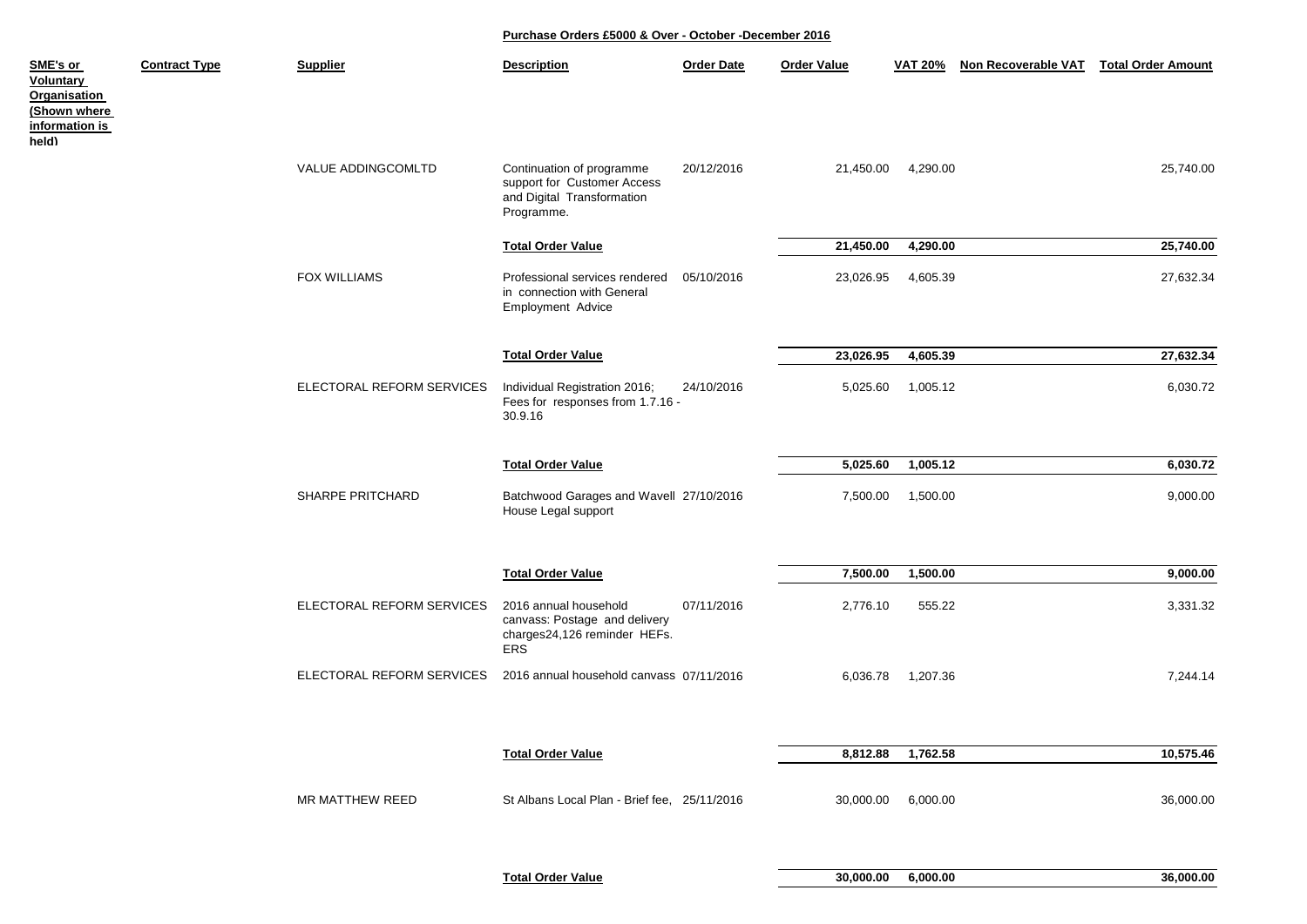| SME's or<br>Voluntary<br>Organisation<br>(Shown where<br>information is | <b>Contract Type</b>                       | <b>Supplier</b>           | <b>Description</b>                                                               | <b>Order Date</b> | <b>Order Value</b> | <b>VAT 20%</b> | Non Recoverable VAT | <b>Total Order Amount</b> |
|-------------------------------------------------------------------------|--------------------------------------------|---------------------------|----------------------------------------------------------------------------------|-------------------|--------------------|----------------|---------------------|---------------------------|
| held)                                                                   |                                            | MURRILL CONSTRUCTION LTD  | Signing Works - Zone S & R<br>Various December 2016                              | 21/12/2016        | 7,288.04           | 1,457.61       |                     | 8,745.65                  |
|                                                                         |                                            |                           | <b>Total Order Value</b>                                                         |                   | 7,288.04           | 1,457.61       |                     | 8,745.65                  |
|                                                                         |                                            | HERTFORDSHIRE COUNTY      | Chelsea's Choice Drama<br>Production for 2017                                    | 23/12/2016        | 5,000.00           | 1,000.00       |                     | 6,000.00                  |
|                                                                         |                                            |                           | <b>Total Order Value</b>                                                         |                   | 5,000.00           | 1,000.00       |                     | 6,000.00                  |
|                                                                         |                                            | ORCHARD INFORMATION       | <b>Orchard Annual Renewals</b>                                                   | 19/10/2016        | 38,840.62          | 7,768.12       |                     | 46,608.74                 |
|                                                                         |                                            |                           | <b>Total Order Value</b>                                                         |                   | 38,840.62          | 7,768.12       |                     | 46,608.74                 |
|                                                                         | Contract let via Framework BOOKINGBUG LTD  |                           | Implementation of IT software<br>Platform.                                       | 24/10/2016        | 14,000.00          | 2,800.00       |                     | 16,800.00                 |
|                                                                         |                                            |                           | <b>Total Order Value</b>                                                         |                   | 14,000.00          | 2,800.00       |                     | 16,800.00                 |
|                                                                         |                                            | HERTFORDSHIRE COUNTY      | Delivery of Resilience Traded<br>Services Oct 2016-March 2017                    | 08/11/2016        | 6,249.38           | 1,249.88       |                     | 7,499.26                  |
|                                                                         |                                            |                           | <b>Total Order Value</b>                                                         |                   | 6,249.38           | 1,249.88       |                     | 7,499.26                  |
|                                                                         |                                            | <b>EPIFINY CONSULTING</b> | CREATE agile consulting -<br>digital transformation                              | 06/12/2016        | 6,750.00           | 1,350.00       |                     | 8,100.00                  |
|                                                                         |                                            |                           | <b>Total Order Value</b>                                                         |                   | 6,750.00           | 1,350.00       |                     | 8,100.00                  |
|                                                                         | Contract let via Framework VWFS UK LIMITED |                           | VW Golf 1.0 TSi Match<br>BlueMotion 5dr in Limestone<br>Grey with black interior | 13/10/2016        | 9,089.36           | 1,817.87       | 908.92              | 11,816.15                 |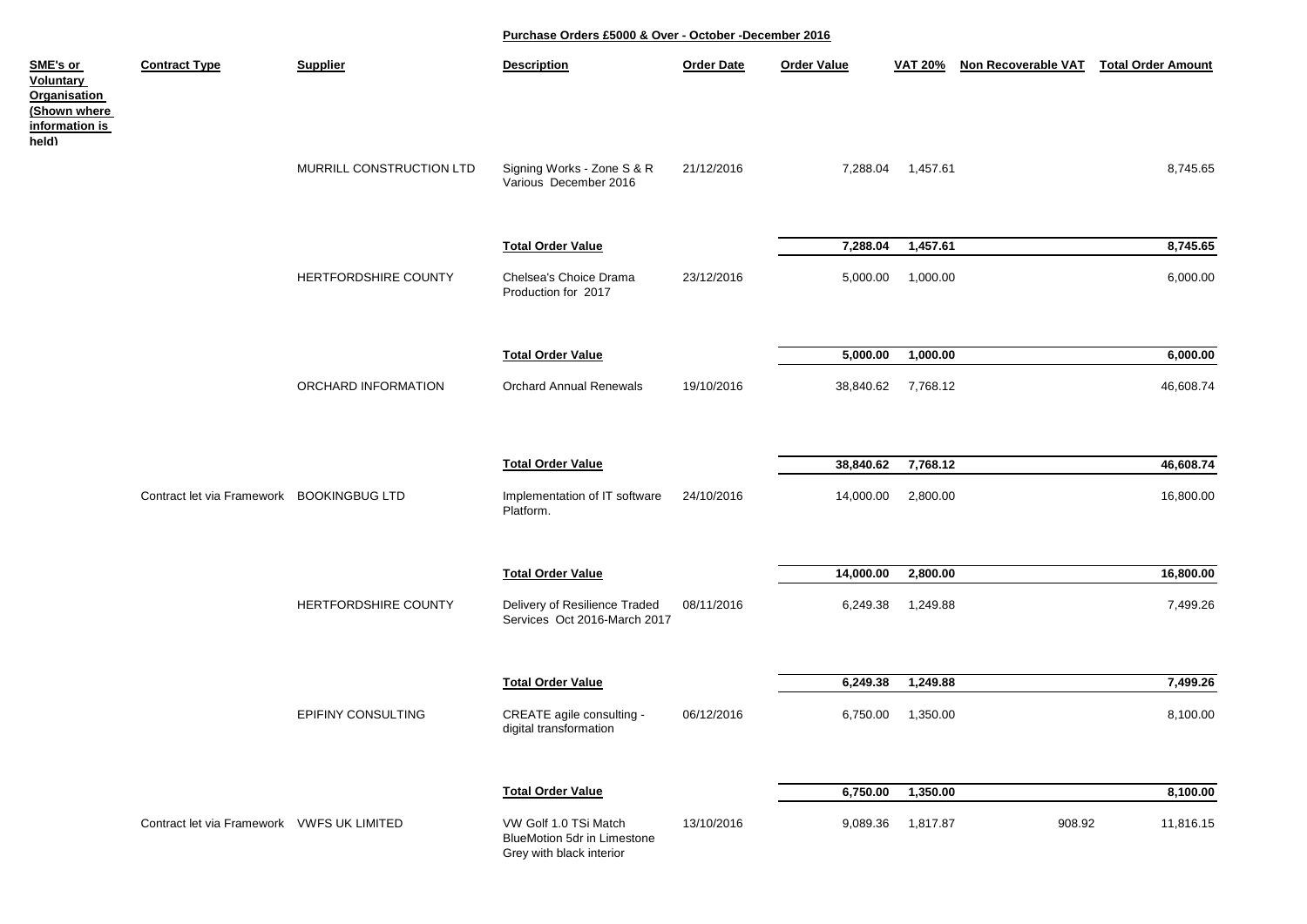| SME's or<br>Voluntary<br>Organisation<br>(Shown where<br>information is | <b>Contract Type</b>                       | <b>Supplier</b>           | <b>Description</b>                                                                                   | <b>Order Date</b> | <b>Order Value</b> | <b>VAT 20%</b>     | Non Recoverable VAT | <b>Total Order Amount</b> |
|-------------------------------------------------------------------------|--------------------------------------------|---------------------------|------------------------------------------------------------------------------------------------------|-------------------|--------------------|--------------------|---------------------|---------------------------|
| held)                                                                   | Contract let via Framework VWFS UK LIMITED |                           | Maintenance Rental                                                                                   | 13/10/2016        | 1,678.00           | 335.60             |                     | 2,013.60                  |
|                                                                         |                                            |                           | <b>Total Order Value</b>                                                                             |                   | 11,676.28          | 2,335.26           |                     | 14,011.54                 |
|                                                                         |                                            |                           | <b>Total Order Value</b>                                                                             |                   | 8,742.00           | 1,748.40           |                     | 10,490.40                 |
|                                                                         | Contract let via Framework VWFS UK LIMITED |                           | Audi Q2 1.4 TFSi SE 5dr S<br>Tronic in Mythos black                                                  | 16/11/2016        |                    | 12,245.12 2,449.02 | 1224.52             | 15,918.66                 |
|                                                                         | Contract let via Framework VWFS UK LIMITED |                           | Maintenance Rental                                                                                   | 16/11/2016        | 1,205.00           | 241.00             |                     | 1,446.00                  |
|                                                                         |                                            |                           | <b>Total Order Value</b>                                                                             |                   | 14,674.64          | 2,934.93           |                     | 17,609.57                 |
|                                                                         |                                            | NORTHGATE PUBLIC SERVICES | Business Improvement Districts 17/11/2016<br>(BIDS) software and<br>implementation                   |                   | 18,600.00          | 3,720.00           |                     | 22,320.00                 |
|                                                                         |                                            |                           | <b>Total Order Value</b>                                                                             |                   | 18,600.00          | 3,720.00           |                     | 22,320.00                 |
|                                                                         |                                            | <b>INFORM CPI LIMITED</b> | Analyse Local subscription                                                                           | 23/11/2016        | 6,000.00           | 1,200.00           |                     | 7,200.00                  |
|                                                                         |                                            |                           | <b>Total Order Value</b>                                                                             |                   | 6,000.00           | 1,200.00           |                     | 7,200.00                  |
|                                                                         | Contract let via Framework VWFS UK LIMITED |                           | Audi A3 cabriolet 1.4 TFSI Sport 05/12/2016<br>2dr in Ibis White with Rock grey<br>Leather/Alcantara |                   |                    | 14,098.12 2,819.62 | 1,409.80            | 18,327.54                 |
|                                                                         | Contract let via Framework VWFS UK LIMITED |                           | Maintenance Rental                                                                                   | 05/12/2016        | 1,104.00           | 220.80             |                     | 1,324.80                  |
|                                                                         |                                            |                           |                                                                                                      |                   |                    |                    |                     |                           |

**Total Order Value 16,611.92 3,322.38 19,934.30**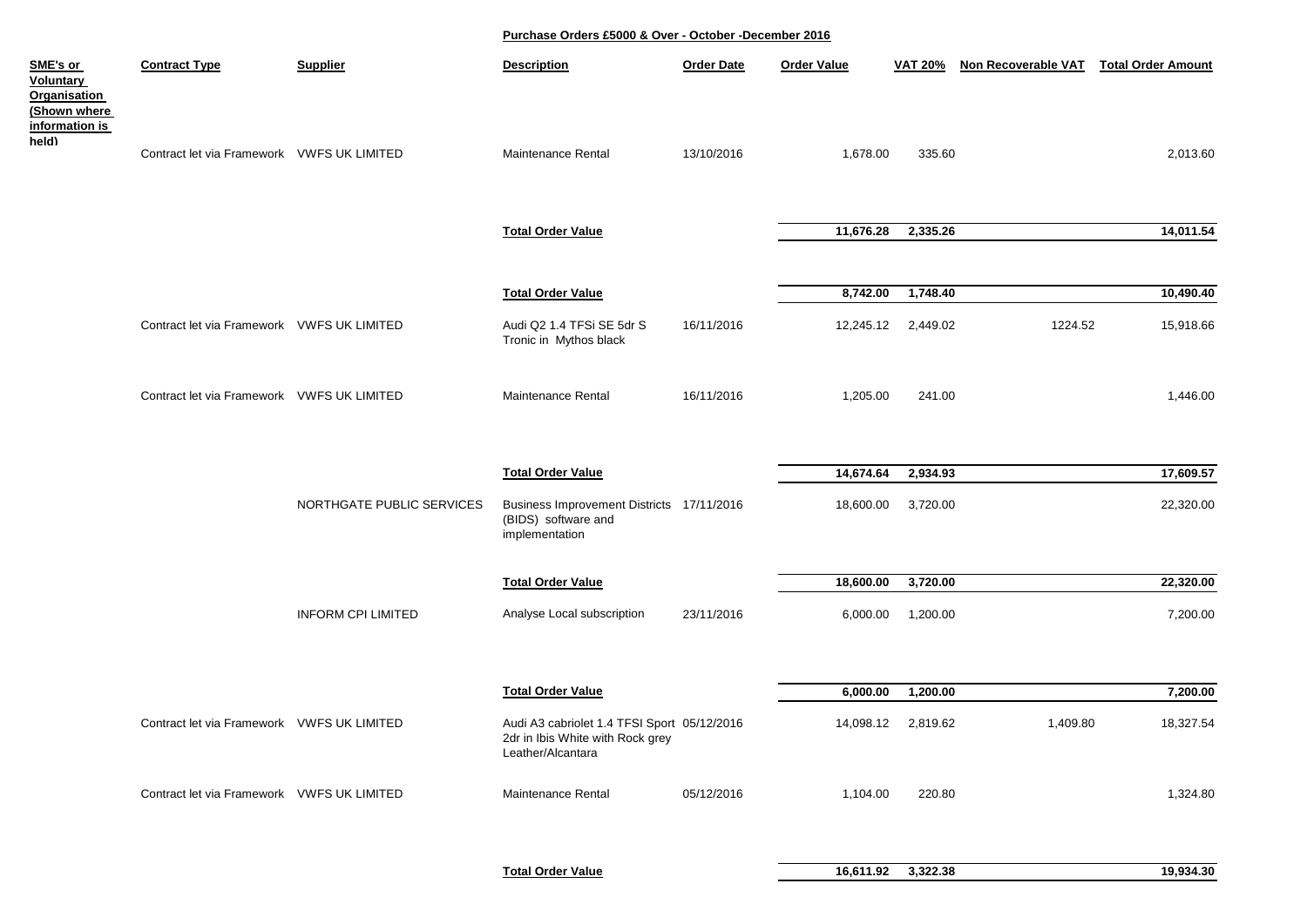| SME's or<br><b>Voluntary</b><br>Organisation<br>(Shown where | <b>Contract Type</b> | <b>Supplier</b>                                    | <b>Description</b>                                    | <b>Order Date</b> | <b>Order Value</b> | <b>VAT 20%</b>    | Non Recoverable VAT Total Order Amount |           |
|--------------------------------------------------------------|----------------------|----------------------------------------------------|-------------------------------------------------------|-------------------|--------------------|-------------------|----------------------------------------|-----------|
| <u>information is</u><br>held)                               |                      | ROBERTSON BELL                                     | Support for period 21/11 to<br>28/02                  | 09/12/2016        | 20,900.00          | 4,180.00          |                                        | 25,080.00 |
|                                                              |                      |                                                    | <b>Total Order Value</b>                              |                   | 20,900.00          | 4,180.00          |                                        | 25,080.00 |
|                                                              |                      | REED SPECIALIST RECRUITMENT Placement fee          |                                                       | 29/12/2016        | 7,000.00           | 1,400.00          |                                        | 8,400.00  |
|                                                              |                      |                                                    | <b>Total Order Value</b>                              |                   | 7,000.00           | 1,400.00          |                                        | 8,400.00  |
|                                                              |                      | LANGLEYS ESTATE AGENT                              | 6 months rent                                         | 05/10/2016        | 15,000.00          | 3,000.00          |                                        | 18,000.00 |
|                                                              |                      |                                                    | <b>Total Order Value</b>                              |                   | 15,000.00          | 3,000.00          |                                        | 18,000.00 |
|                                                              |                      | ELITE ECONOLOFT LTD                                | To add additional bedroom by<br>Loft Conversion       | 10/10/2016        | 6,791.67           | 1,358.33          |                                        | 8,150.00  |
|                                                              |                      |                                                    | <b>Total Order Value</b>                              |                   | 6,791.67           | 1,358.33          |                                        | 8,150.00  |
|                                                              |                      | ARDEN WINDOWS LTD                                  | To carry out surveys for timber 20/10/2016<br>windows |                   | 5,425.00           | 1,085.00          |                                        | 6,510.00  |
|                                                              |                      |                                                    | <b>Total Order Value</b>                              |                   | 5,425.00           | 1,085.00          |                                        | 6,510.00  |
|                                                              |                      | HD PROPERTY SERVICES                               | Improve disability access                             | 26/10/2016        |                    | 6,465.00 1,293.00 |                                        | 7,758.00  |
|                                                              |                      |                                                    | <b>Total Order Value</b>                              |                   | 6,465.00           | 1,293.00          |                                        | 7,758.00  |
|                                                              |                      | WSW PROPERTY MAINTENANCE Improve disability access |                                                       | 28/10/2016        | 10,764.85          | 2,152.97          |                                        | 12,917.82 |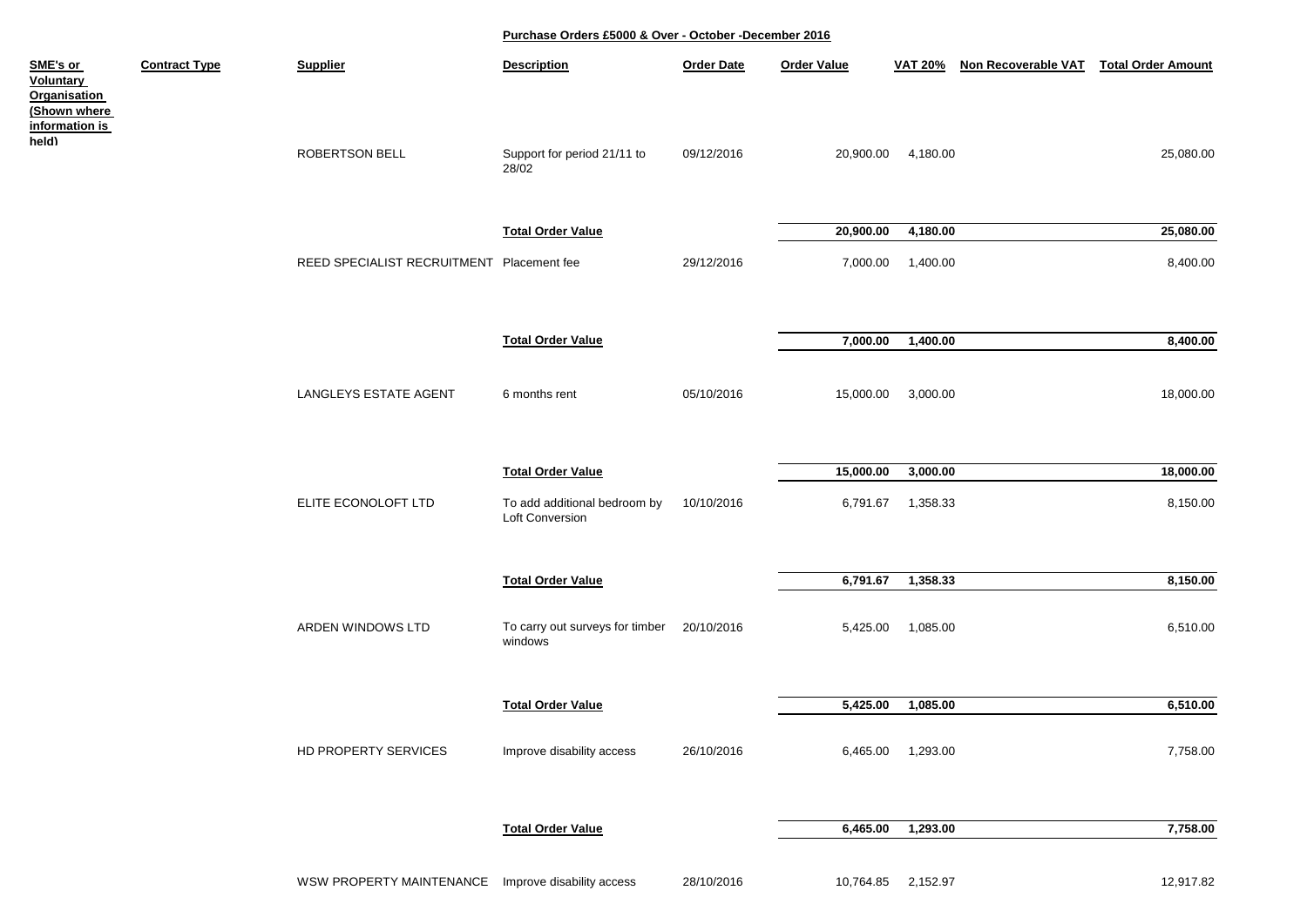| <u>SME's or</u><br><b>Voluntary</b><br>Organisation<br>(Shown where<br><u>information is</u><br>held) | <b>Contract Type</b> | <b>Supplier</b>                                    | <b>Description</b>                                               | <b>Order Date</b> | <b>Order Value</b> | <b>VAT 20%</b>    | Non Recoverable VAT | <b>Total Order Amount</b> |
|-------------------------------------------------------------------------------------------------------|----------------------|----------------------------------------------------|------------------------------------------------------------------|-------------------|--------------------|-------------------|---------------------|---------------------------|
|                                                                                                       |                      | WSW PROPERTY MAINTENANCE Improve disability access |                                                                  | 28/10/2016        | 10,214.80          | 2,042.96          |                     | 12,257.76                 |
|                                                                                                       |                      |                                                    | <b>Total Order Value</b>                                         |                   | 20,979.65          | 4,195.93          |                     | 25,175.58                 |
|                                                                                                       |                      | R BENSON PROPERTY                                  | Improve disability access                                        | 07/11/2016        | 6,044.24           | 1,208.85          |                     | 7,253.09                  |
|                                                                                                       |                      |                                                    | <b>Total Order Value</b>                                         |                   | 6,044.24           | 1,208.85          |                     | 7,253.09                  |
|                                                                                                       |                      | ELITE ECONOLOFT LTD                                | Loft conversion - 2nd interim<br>payment.                        | 08/11/2016        |                    | 8,791.67 1,758.33 |                     | 10,550.00                 |
|                                                                                                       |                      |                                                    | <b>Total Order Value</b>                                         |                   | 8,791.67           | 1,758.33          |                     | 10,550.00                 |
|                                                                                                       |                      | NEW CENTURY DOORS LTD                              | Fire Resisting doors to Frobisher 14/11/2016<br>Road flat blocks |                   | 18,870.00          | 3,774.00          |                     | 22,644.00                 |
|                                                                                                       |                      |                                                    | <b>Total Order Value</b>                                         |                   | 18,870.00          | 3,774.00          |                     | 22,644.00                 |
|                                                                                                       |                      | FREEWAY LIFT SERVICES LTD                          | Improve disability access                                        | 16/11/2016        | 5,460.00           | 1,092.00          |                     | 6,552.00                  |
|                                                                                                       |                      |                                                    | <b>Total Order Value</b>                                         |                   | 5,460.00           | 1,092.00          |                     | 6,552.00                  |
|                                                                                                       |                      | CAREFUL KELLY REMOVALS                             | To remove rubbish and stored<br>furniture                        | 21/11/2016        | 8,160.00           | 1,632.00          |                     | 9,792.00                  |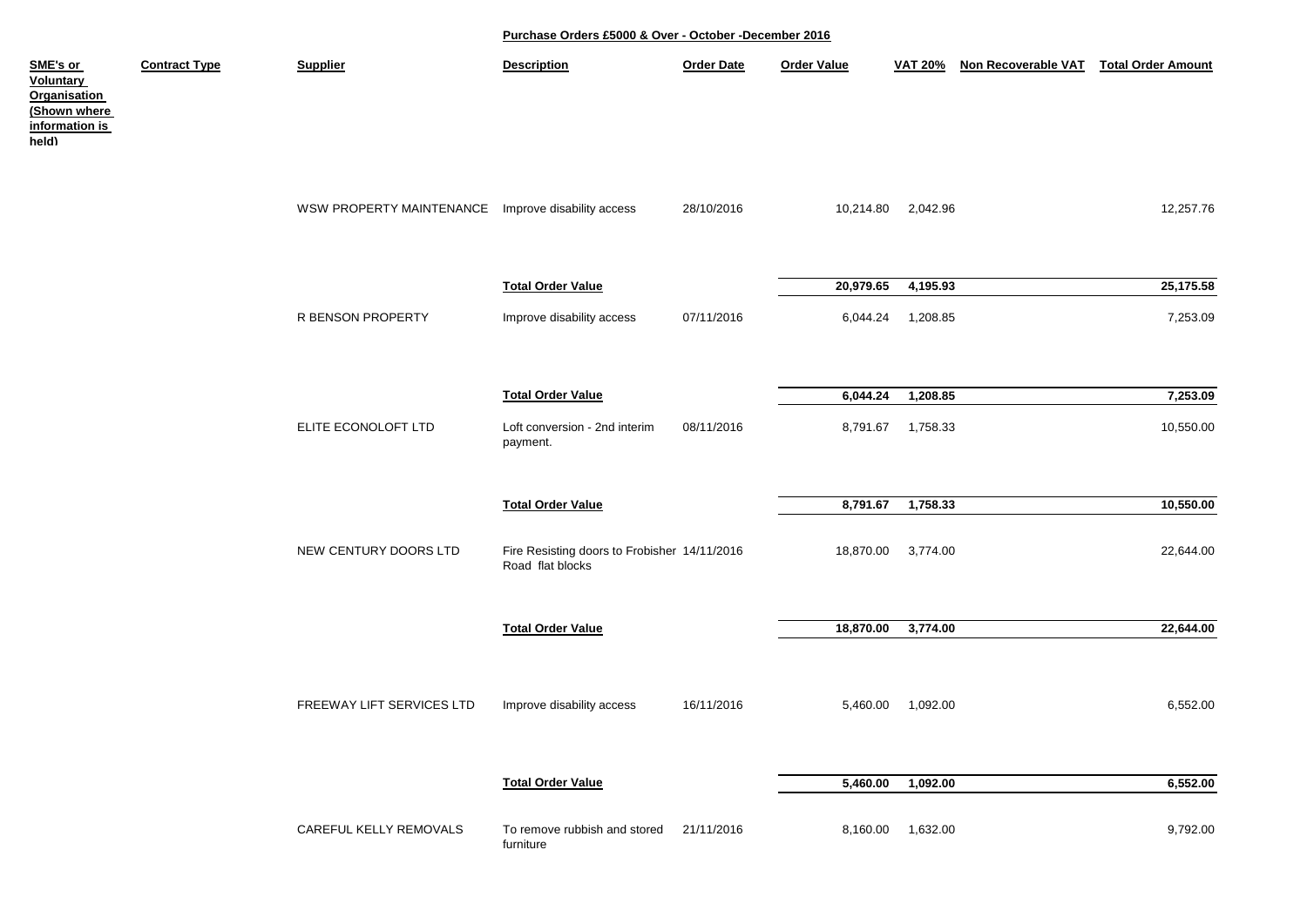| SME's or<br><b>Voluntary</b><br><b>Organisation</b><br>(Shown where<br><u>information is</u><br>held) | <b>Contract Type</b> | <b>Supplier</b>           | <b>Description</b>                                                                      | <b>Order Date</b> | <b>Order Value</b> | <b>VAT 20%</b> | Non Recoverable VAT | <b>Total Order Amount</b> |
|-------------------------------------------------------------------------------------------------------|----------------------|---------------------------|-----------------------------------------------------------------------------------------|-------------------|--------------------|----------------|---------------------|---------------------------|
|                                                                                                       |                      |                           | <b>Total Order Value</b>                                                                |                   | 8,160.00           | 1,632.00       |                     | 9,792.00                  |
|                                                                                                       |                      | CAREFUL KELLY REMOVALS    | To supply 40ft container to<br>Ridgeview                                                | 21/11/2016        | 12,420.00          | 2,484.00       |                     | 14,904.00                 |
|                                                                                                       |                      |                           | <b>Total Order Value</b>                                                                |                   | 12,420.00          | 2,484.00       |                     | 14,904.00                 |
|                                                                                                       |                      | MARSH MEDICAL ADAPTATIONS | Improve disability access                                                               | 23/11/2016        | 8,529.57           | 1,705.91       |                     | 10,235.48                 |
|                                                                                                       |                      |                           |                                                                                         |                   |                    |                |                     |                           |
|                                                                                                       |                      |                           | <b>Total Order Value</b>                                                                |                   | 8,529.57           | 1,705.91       |                     | 10,235.48                 |
|                                                                                                       |                      | ARDEN WINDOWS LTD         | Supply of Timber Windows                                                                | 25/11/2016        | 21,217.27          | 4,243.45       |                     | 25,460.72                 |
|                                                                                                       |                      |                           | <b>Total Order Value</b>                                                                |                   | 21,217.27          | 4,243.45       |                     | 25,460.72                 |
|                                                                                                       |                      | AITCHINSONS RAFFETY GROUP | Site Appraisals red bourn,<br>Harpenden & St Albans                                     | 28/11/2016        | 6,850.00           | 1,370.00       |                     | 8,220.00                  |
|                                                                                                       |                      |                           | <b>Total Order Value</b>                                                                |                   | 6,850.00           | 1,370.00       |                     | 8,220.00                  |
|                                                                                                       |                      | THREE RIVERS DISTRICT     | Locata-Homeless Module<br>Contribution                                                  | 02/12/2016        | 5,000.00           | 1,000.00       |                     | 6,000.00                  |
|                                                                                                       |                      | THREE RIVERS DISTRICT     | Locata-Targeted Housing<br><b>Options Module</b>                                        | 02/12/2016        | 250.00             | 50.00          |                     | 300.00                    |
|                                                                                                       |                      | THREE RIVERS DISTRICT     | Locata-Quarterly charge for HCH 02/12/2016<br>adverts, bidding line and<br>member packs |                   | 395.18             | 79.04          |                     | 474.22                    |
|                                                                                                       |                      |                           |                                                                                         |                   |                    |                |                     |                           |
|                                                                                                       |                      |                           | <b>Total Order Value</b>                                                                |                   | 5,645.18           | 1,129.04       |                     | 6,774.22                  |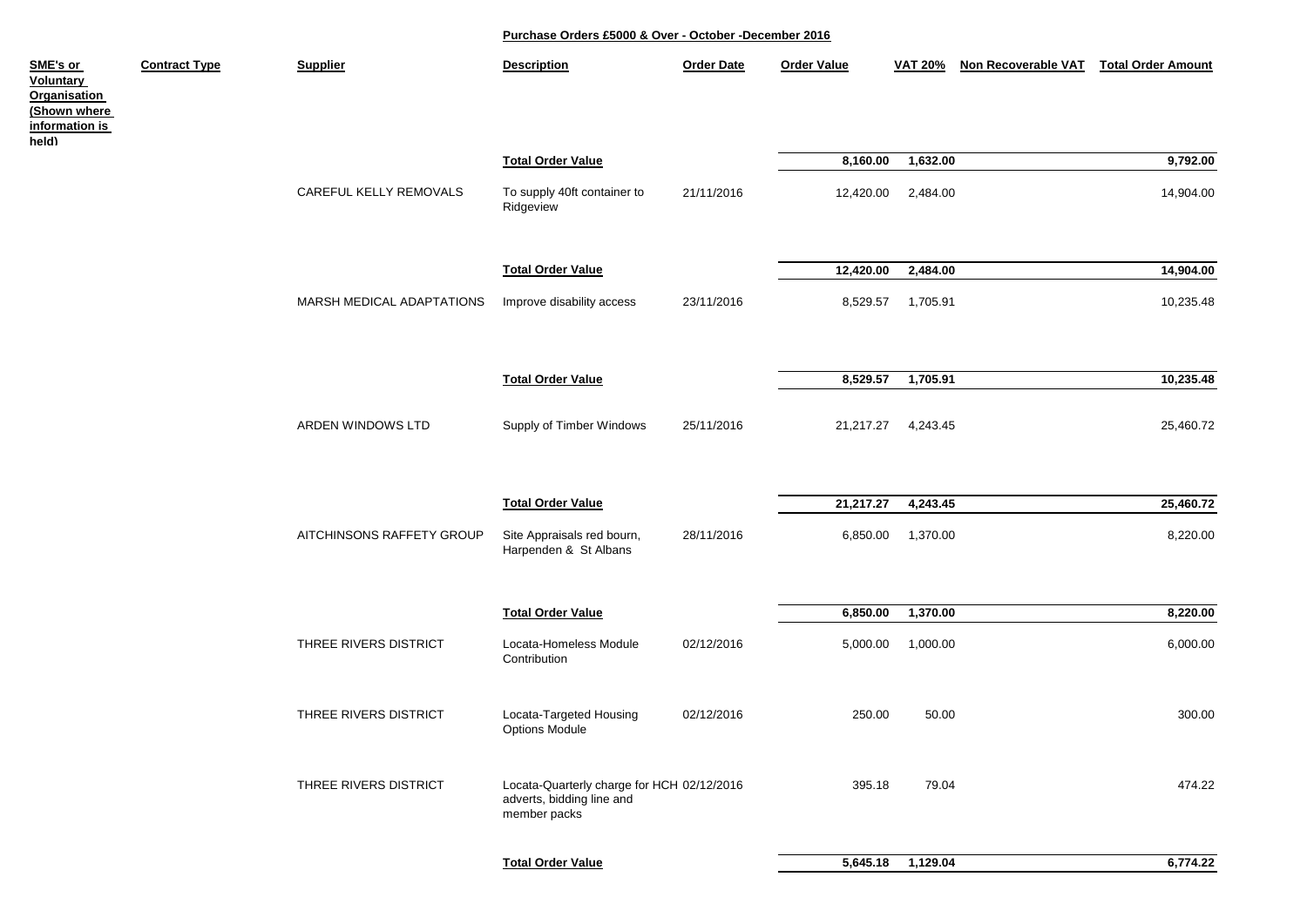| <u>SME's or</u><br><b>Voluntary</b><br>Organisation<br>(Shown where | <b>Contract Type</b> | <b>Supplier</b>                                    | <b>Description</b>                                                                              | <b>Order Date</b> | <b>Order Value</b> | <b>VAT 20%</b> | <b>Non Recoverable VAT</b> | <b>Total Order Amount</b> |
|---------------------------------------------------------------------|----------------------|----------------------------------------------------|-------------------------------------------------------------------------------------------------|-------------------|--------------------|----------------|----------------------------|---------------------------|
| <u>information is</u><br>held)                                      |                      | <b>GARDINER AND THEOBALD LLP</b>                   | Batchwood Garages -<br>Procurement second stage<br>payment                                      | 06/12/2016        | 16,400.00          | 3,280.00       |                            | 19,680.00                 |
|                                                                     |                      |                                                    | <b>Total Order Value</b>                                                                        |                   | 16,400.00          | 3,280.00       |                            | 19,680.00                 |
|                                                                     |                      | THREE RIVERS DISTRICT                              | Details of contract with Three<br>Rivers re the provision of the<br>Herts Choice Homes contract | 07/12/2016        | 9,567.90           | 1,913.58       |                            | 11,481.48                 |
|                                                                     |                      |                                                    |                                                                                                 |                   |                    |                |                            |                           |
|                                                                     |                      |                                                    | <b>Total Order Value</b>                                                                        |                   | 9,567.90           | 1,913.58       |                            | 11,481.48                 |
|                                                                     |                      | WSW PROPERTY MAINTENANCE                           | Improve disability access                                                                       | 08/12/2016        | 11,879.00          | 2,375.80       |                            | 14,254.80                 |
|                                                                     |                      |                                                    |                                                                                                 |                   |                    |                |                            |                           |
|                                                                     |                      |                                                    | <b>Total Order Value</b>                                                                        |                   | 11,879.00          | 2,375.80       |                            | 14,254.80                 |
|                                                                     |                      | WILLIAMS BUILDING SERVICES                         | Improve disability access                                                                       | 13/12/2016        | 14,661.05          | 2,932.21       |                            | 17,593.26                 |
|                                                                     |                      |                                                    | <b>Total Order Value</b>                                                                        |                   | 14,661.05          | 2,932.21       |                            | 17,593.26                 |
|                                                                     |                      | HENDERSON AND TAYLOR                               | For 3 parking Bays at Arundel<br>Grove 25/10/2016                                               | 15/12/2016        | 9,712.24           | 1,942.45       |                            | 11,654.69                 |
|                                                                     |                      |                                                    |                                                                                                 |                   |                    |                |                            |                           |
|                                                                     |                      |                                                    | <b>Total Order Value</b>                                                                        |                   | 9,712.24           | 1,942.45       |                            | 11,654.69                 |
|                                                                     |                      |                                                    |                                                                                                 |                   |                    |                |                            |                           |
|                                                                     |                      | NORTH HERTFORDSHIRE                                | Reach GSM Alarms                                                                                | 21/12/2016        | 8,431.20           | 1,686.24       |                            | 10,117.44                 |
|                                                                     |                      |                                                    | <b>Total Order Value</b>                                                                        |                   | 8,431.20           | 1,686.24       |                            | 10,117.44                 |
|                                                                     |                      | WSW PROPERTY MAINTENANCE Improve disability access |                                                                                                 | 28/12/2016        | 11,439.50          | 2,287.90       |                            | 13,727.40                 |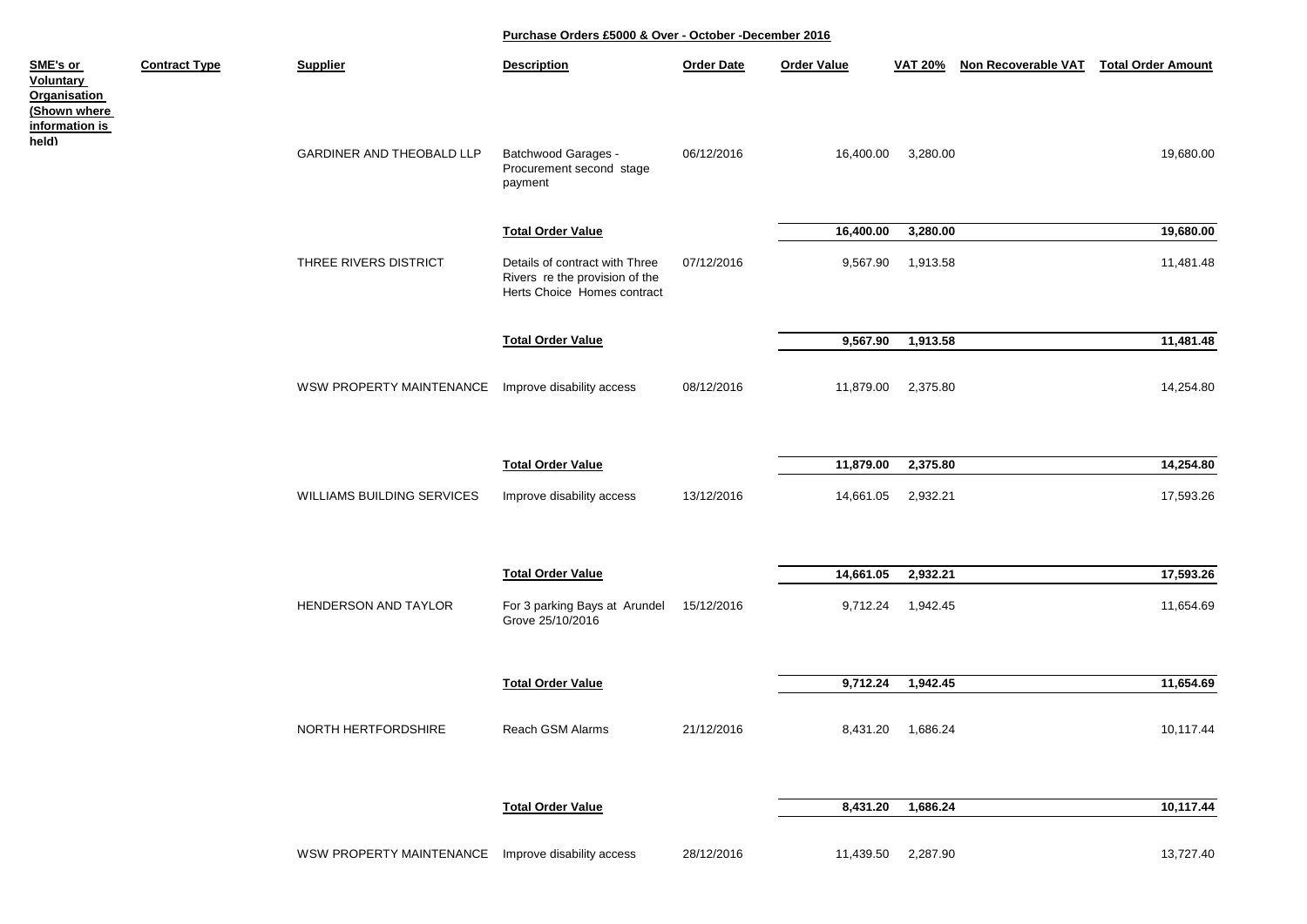| SME's or<br>Voluntary<br><b>Organisation</b><br>(Shown where<br>information is<br>held) | <b>Contract Type</b> | <b>Supplier</b>           | <b>Description</b>                                                                                      | <b>Order Date</b> | <b>Order Value</b> | <b>VAT 20%</b>    | Non Recoverable VAT | <b>Total Order Amount</b> |
|-----------------------------------------------------------------------------------------|----------------------|---------------------------|---------------------------------------------------------------------------------------------------------|-------------------|--------------------|-------------------|---------------------|---------------------------|
|                                                                                         |                      |                           | <b>Total Order Value</b>                                                                                |                   | 11,439.50          | 2,287.90          |                     | 13,727.40                 |
|                                                                                         |                      | WSW PROPERTY MAINTENANCE  | Improve disability access                                                                               | 28/12/2016        | 10,777.00          | 2,155.40          |                     | 12,932.40                 |
|                                                                                         |                      |                           | <b>Total Order Value</b>                                                                                |                   | 10,777.00          | 2,155.40          |                     | 12,932.40                 |
|                                                                                         |                      | <b>GROUNDWORK EAST</b>    | Undertake stage 1 feasibility<br>options designs and<br>consultations for proposed<br>shared use bridge | 17/10/2016        | 5,000.00           | 1,000.00          |                     | 6,000.00                  |
|                                                                                         |                      |                           | <b>Total Order Value</b>                                                                                |                   | 5,000.00           | 1,000.00          |                     | 6,000.00                  |
|                                                                                         |                      | POINT BUILDERS            | 51a Stanhope Road-carry for<br>internal and external rendering<br>works                                 | 19/10/2016        | 6,550.00           | 1,310.00          |                     | 7,860.00                  |
|                                                                                         |                      |                           | <b>Total Order Value</b>                                                                                |                   | 6,550.00           | 1,310.00          |                     | 7,860.00                  |
|                                                                                         |                      | CLEARWAY GRITTING LIMITED | To form new 1.6m wide, appx<br>footpath.                                                                | 20/10/2016        | 12,400.00          | 2,480.00          |                     | 14,880.00                 |
|                                                                                         |                      |                           | <b>Total Order Value</b>                                                                                |                   | 12,400.00          | 2,480.00          |                     | 14,880.00                 |
|                                                                                         |                      | R H WASTE CONTAINER       | Modular bank refurbishments.                                                                            | 21/10/2016        | 5,469.80           | 1,093.96          |                     | 6,563.76                  |
|                                                                                         |                      |                           | <b>Total Order Value</b>                                                                                |                   | 5,469.80           | 1,093.96          |                     | 6,563.76                  |
|                                                                                         |                      | EPIFINY CONSULTING        | Consultancy support to help<br>develop digital road map and<br>specification                            | 07/11/2016        | 6,499.50           | 1,299.90          |                     | 7,799.40                  |
|                                                                                         |                      |                           | <b>Total Order Value</b>                                                                                |                   | 6,499.50           | 1,299.90          |                     | 7,799.40                  |
|                                                                                         |                      | <b>GROUNDWORK EAST</b>    | Review original feasibility study, 07/11/2016                                                           |                   |                    | 5,000.00 1,000.00 |                     | 6,000.00                  |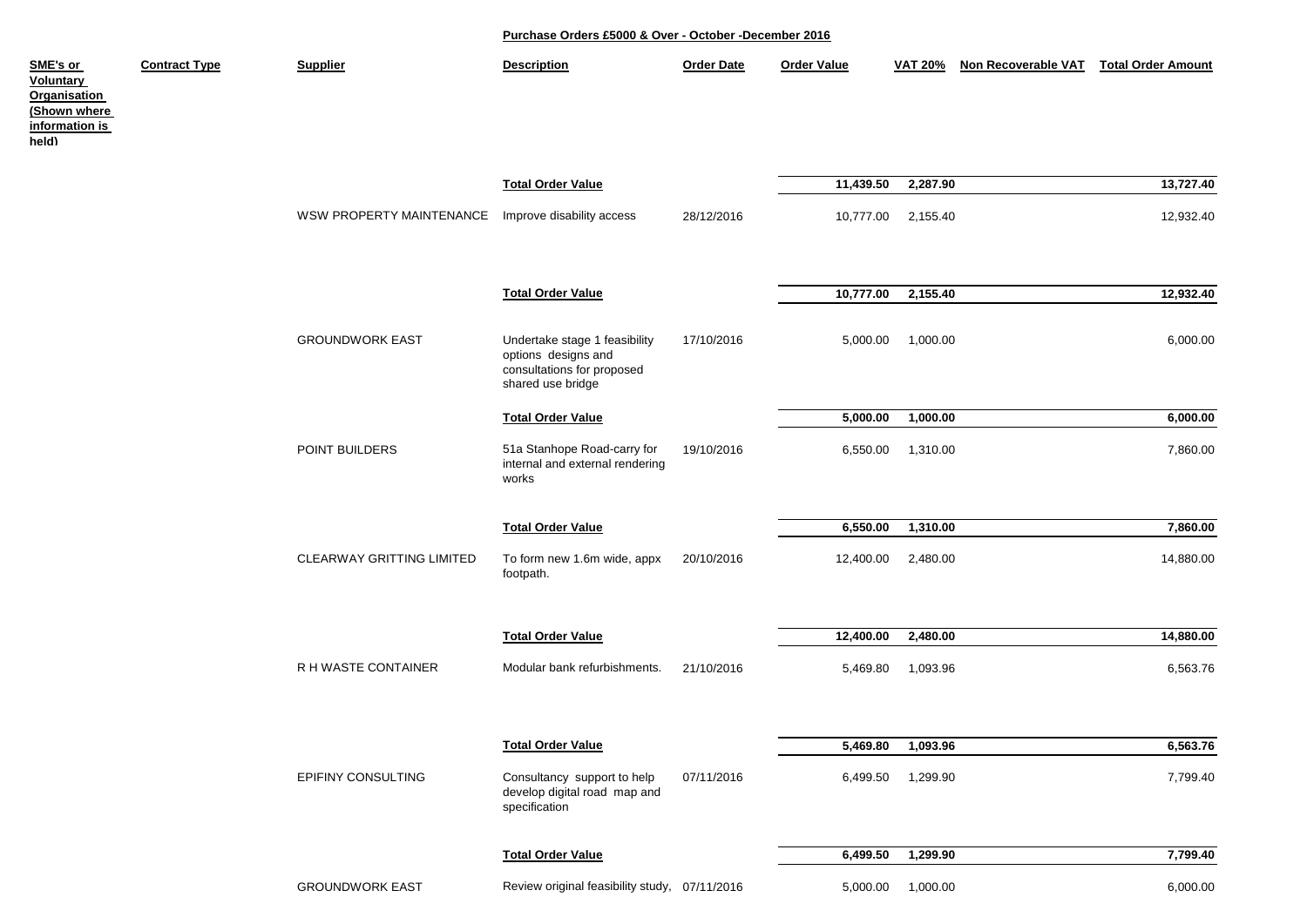| SME's or<br><b>Voluntary</b><br><b>Organisation</b><br>(Shown where<br>information is | <b>Contract Type</b> | <b>Supplier</b>                     | <b>Description</b>                                                                                                  | <b>Order Date</b> | <b>Order Value</b> | <b>VAT 20%</b> | Non Recoverable VAT Total Order Amount |           |
|---------------------------------------------------------------------------------------|----------------------|-------------------------------------|---------------------------------------------------------------------------------------------------------------------|-------------------|--------------------|----------------|----------------------------------------|-----------|
| held)                                                                                 |                      |                                     | prepare outline proposals and<br>conduct consultations                                                              |                   |                    |                |                                        |           |
|                                                                                       |                      |                                     | <b>Total Order Value</b>                                                                                            |                   | 5,000.00           | 1,000.00       |                                        | 6,000.00  |
|                                                                                       |                      | LG BLAND E&M LTD                    | Harpenden Public Halls- Supply 07/11/2016<br>and install a new condensing<br>boiler with flue and heat<br>exchanger |                   | 12,279.00          | 2,455.80       |                                        | 14,734.80 |
|                                                                                       |                      |                                     | <b>Total Order Value</b>                                                                                            |                   | 12,279.00          | 2,455.80       |                                        | 14,734.80 |
|                                                                                       |                      | P J CARTER LTD                      | Sandridge Gate Business Centre-07/11/2016<br>Carry out all works including<br>scaffolding to paint 2 no facades     |                   | 5,050.00           | 1,010.00       |                                        | 6,060.00  |
|                                                                                       |                      |                                     | <b>Total Order Value</b>                                                                                            |                   | 5,050.00           | 1,010.00       |                                        | 6,060.00  |
|                                                                                       |                      | <b>GUY JONES TREE SURGERY &amp;</b> | forestry works 2016 at<br>nomansland common                                                                         | 14/11/2016        | 9,175.00           | 1,835.00       |                                        | 11,010.00 |
|                                                                                       |                      |                                     | <b>Total Order Value</b>                                                                                            |                   | 9,175.00           | 1,835.00       |                                        | 11,010.00 |
|                                                                                       |                      | ABBEY ROOFING                       | Carry out roofing replacement of 25/11/2016<br>mono ridge tiles to Civic Centre.                                    |                   | 7,340.00           | 1,468.00       |                                        | 8,808.00  |
|                                                                                       |                      |                                     | <b>Total Order Value</b>                                                                                            |                   | 7,340.00           | 1,468.00       |                                        | 8,808.00  |
|                                                                                       |                      | <b>GB ELECTRICAL CONTRACTORS</b>    | Westminster lodge: light<br>columns, remove lighting<br>bollards and trim tree.                                     | 09/12/2016        | 7,167.00           | 1,433.40       |                                        | 8,600.40  |
|                                                                                       |                      |                                     | <b>Total Order Value</b>                                                                                            |                   | 7,167.00           | 1,433.40       |                                        | 8,600.40  |
|                                                                                       |                      | <b>SLAM SIGNS</b>                   | To Supply advertising Signs on 15/12/2016<br>the roundabout in Hertsmere                                            |                   | 4,900.00           | 980.00         |                                        | 5,880.00  |
|                                                                                       |                      | <b>SLAM SIGNS</b>                   | Park Closing signs                                                                                                  | 15/12/2016        | 48.00              | 9.60           |                                        | 57.60     |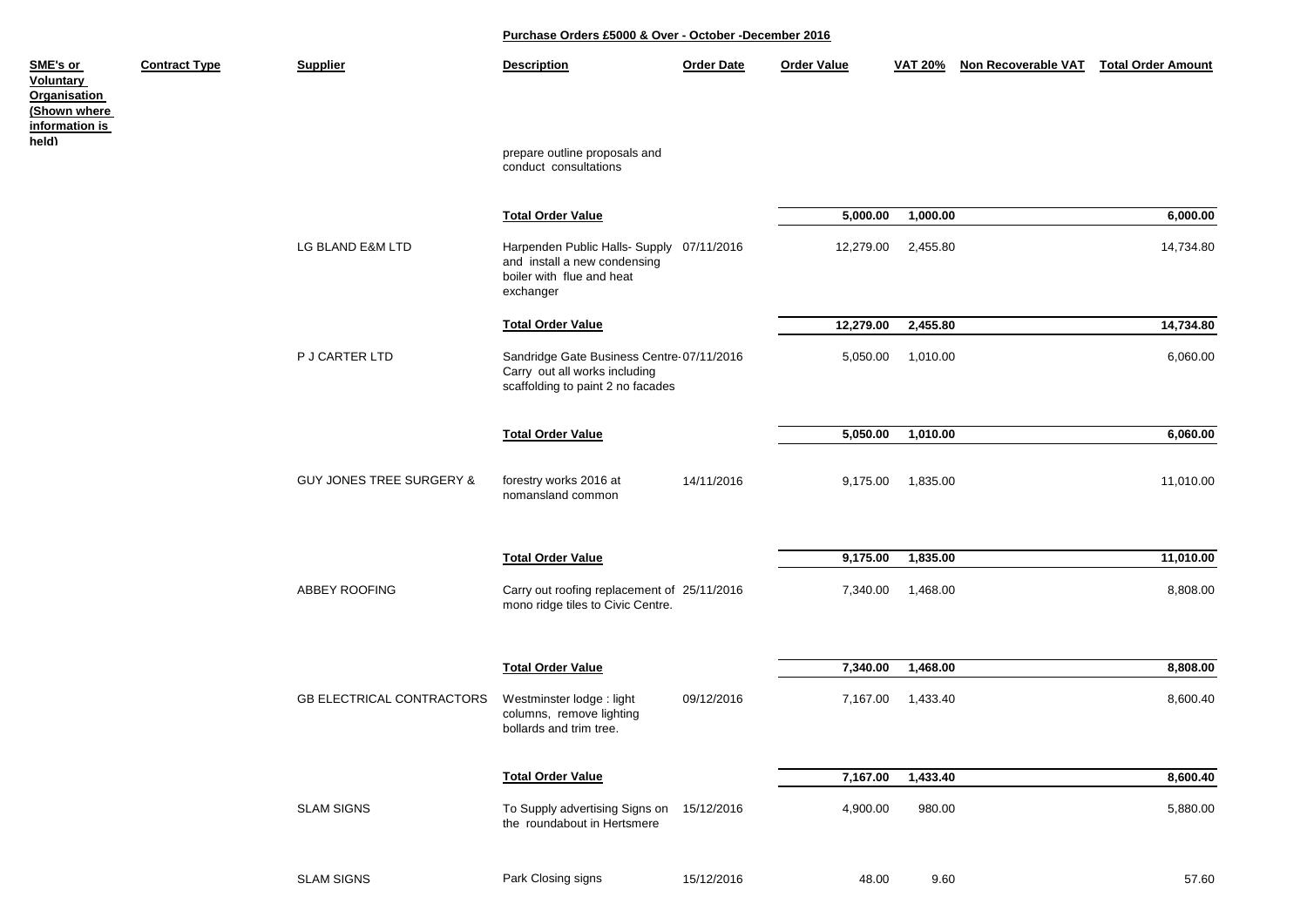| SME's or<br><b>Voluntary</b><br><b>Organisation</b><br>(Shown where<br>information is<br>held) | <b>Contract Type</b> | <b>Supplier</b>           | <b>Description</b>                                                                                             | <b>Order Date</b> | <b>Order Value</b> | <b>VAT 20%</b>      | Non Recoverable VAT | <b>Total Order Amount</b> |
|------------------------------------------------------------------------------------------------|----------------------|---------------------------|----------------------------------------------------------------------------------------------------------------|-------------------|--------------------|---------------------|---------------------|---------------------------|
|                                                                                                |                      | <b>SLAM SIGNS</b>         | Liberty Swing signs                                                                                            | 15/12/2016        | 150.00             | 30.00               |                     | 180.00                    |
|                                                                                                |                      |                           | <b>Total Order Value</b>                                                                                       |                   | 5,098.00           | 1,019.60            |                     | 6,117.60                  |
|                                                                                                |                      | BRYAN LECOCHE LTD         | Contact to carry out works<br>(Clearance of accumulated<br>rubbish/materials and repair or<br>reinstate fence) | 04/11/2016        | 42,195.80          | 8,439.16            |                     | 50,634.96                 |
|                                                                                                |                      |                           | <b>Total Order Value</b>                                                                                       |                   | 42,195.80          | 8,439.16            |                     | 50,634.96                 |
|                                                                                                |                      | HERTFORDSHIRE COUNTY      | HCC Smart Herts 2016/17                                                                                        | 07/12/2016        | 5,500.00           | 1,100.00            |                     | 6,600.00                  |
|                                                                                                |                      |                           | <b>Total Order Value</b>                                                                                       |                   | 5,500.00           | 1,100.00            |                     | 6,600.00                  |
|                                                                                                |                      | IHS (GLOBAL) LTD          | CIS Online package to access<br>copyright documents                                                            | 19/12/2016        | 5,372.34           | 1,074.47            |                     | 6,446.81                  |
|                                                                                                |                      |                           | <b>Total Order Value</b>                                                                                       |                   | 5,372.34           | 1,074.47            |                     | 6,446.81                  |
|                                                                                                |                      | <b>AECOM LIMITED</b>      | Stage & Main actions &<br>Proposed date.                                                                       | 19/12/2016        |                    | 66,030.00 13,206.00 |                     | 79,236.00                 |
|                                                                                                |                      |                           | <b>Total Order Value</b>                                                                                       |                   |                    | 66,030.00 13,206.00 |                     | 79,236.00                 |
|                                                                                                |                      | AITCHINSONS RAFFETY GROUP | Providing valuation advice on<br>likely completed property sales.                                              | 31/10/2016        |                    | 6,000.00 1,200.00   |                     | 7,200.00                  |
|                                                                                                |                      |                           |                                                                                                                |                   |                    |                     |                     |                           |
|                                                                                                |                      |                           | <b>Total Order Value</b>                                                                                       |                   | 6,000.00           | 1,200.00            |                     | 7,200.00                  |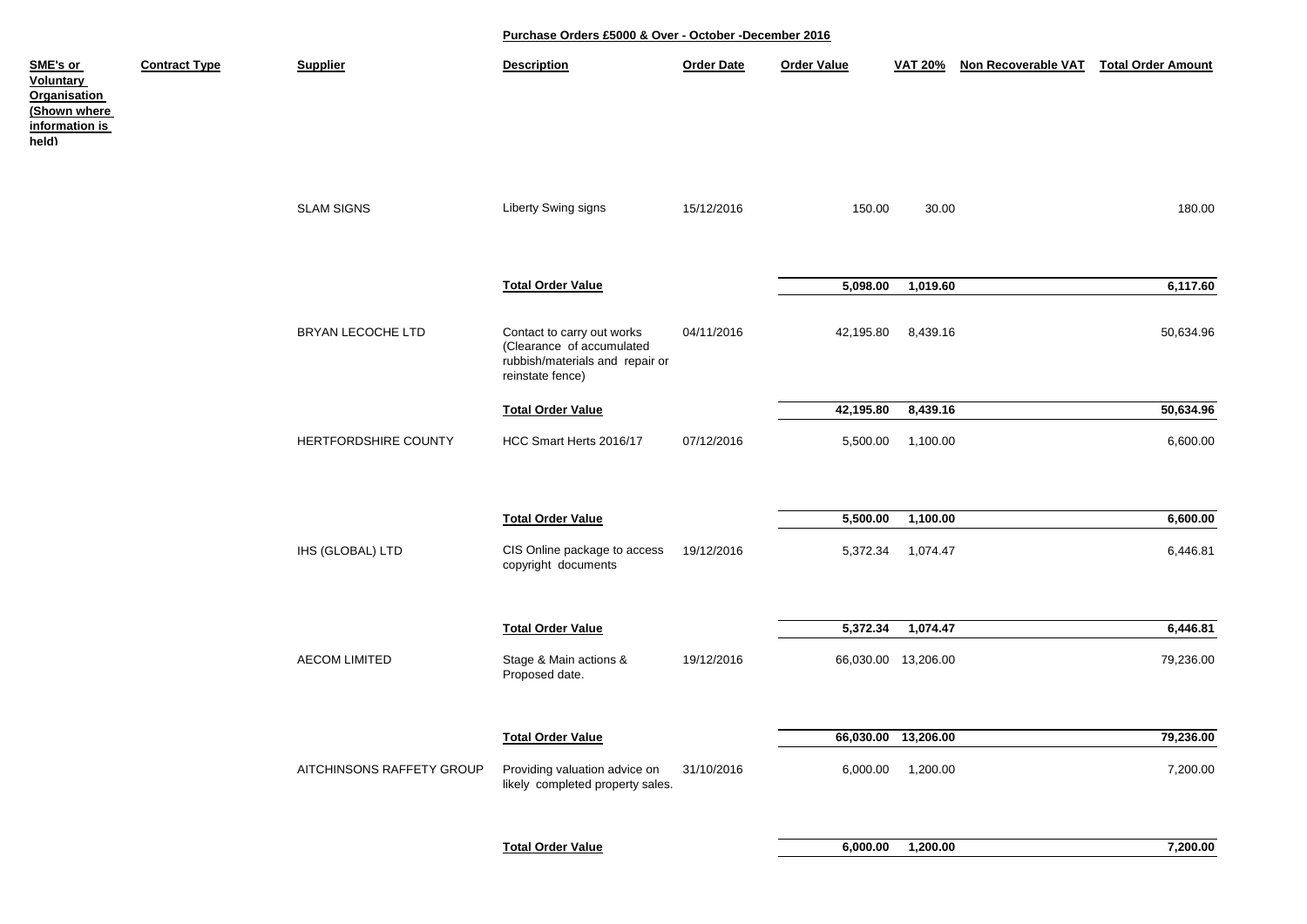| <b>Contract Type</b> | <b>Supplier</b>           | <b>Description</b>                             | <b>Order Date</b>                                    | <b>Order Value</b>                                                                                                                                                                                                    | <b>VAT 20%</b>         | Non Recoverable VAT                                                                  | <b>Total Order Amount</b>                                                                                     |
|----------------------|---------------------------|------------------------------------------------|------------------------------------------------------|-----------------------------------------------------------------------------------------------------------------------------------------------------------------------------------------------------------------------|------------------------|--------------------------------------------------------------------------------------|---------------------------------------------------------------------------------------------------------------|
|                      |                           | framework contract                             |                                                      |                                                                                                                                                                                                                       |                        |                                                                                      | 206,074.80                                                                                                    |
|                      |                           | <b>Total Order Value</b>                       |                                                      |                                                                                                                                                                                                                       | 34,345.80              |                                                                                      | 206,074.80                                                                                                    |
|                      | <b>TOWNSTONE LTD</b>      | advice                                         |                                                      |                                                                                                                                                                                                                       |                        |                                                                                      | 28,800.00                                                                                                     |
|                      |                           |                                                |                                                      |                                                                                                                                                                                                                       |                        |                                                                                      |                                                                                                               |
|                      | KDK ARCHAEOLOGY LTD       | archaeological watching brief<br>the Town Hall | 18/11/2016                                           | 13,000.00                                                                                                                                                                                                             |                        |                                                                                      | 28,800.00<br>15,600.00                                                                                        |
|                      | KDK ARCHAEOLOGY LTD       | <b>Report Preparation</b>                      | 18/11/2016                                           | 685.00                                                                                                                                                                                                                |                        |                                                                                      | 822.00                                                                                                        |
|                      | KDK ARCHAEOLOGY LTD       | Archive Preparation (TBC)                      | 18/11/2016                                           | 195.00                                                                                                                                                                                                                |                        |                                                                                      | 234.00                                                                                                        |
|                      | KDK ARCHAEOLOGY LTD       |                                                |                                                      | 1,120.00                                                                                                                                                                                                              |                        |                                                                                      | 1,344.00                                                                                                      |
|                      |                           |                                                |                                                      |                                                                                                                                                                                                                       |                        |                                                                                      |                                                                                                               |
|                      |                           |                                                |                                                      |                                                                                                                                                                                                                       |                        |                                                                                      | 18,000.00                                                                                                     |
|                      | THOMAS HALLAM CONSULTING  |                                                |                                                      |                                                                                                                                                                                                                       |                        |                                                                                      | 6,360.00                                                                                                      |
|                      |                           | <b>Total Order Value</b>                       |                                                      |                                                                                                                                                                                                                       |                        |                                                                                      | 6,360.00                                                                                                      |
|                      | <b>IMAGINE PLACES LTD</b> | Charrette consultant                           | 30/11/2016                                           |                                                                                                                                                                                                                       |                        |                                                                                      | 23,010.00                                                                                                     |
|                      |                           | Contract let via Framework AFLSP LIMITED       | <b>Total Order Value</b><br><b>Total Order Value</b> | RIBA stage 2 fee as per Pagabo 04/11/2016<br>Specialist Property Consultancy 09/11/2016<br>and building recording works for<br>Report production - contingency 18/11/2016<br>Consultancy fees October 2016 23/11/2016 | 24,000.00<br>15,000.00 | 171,729.00 34,345.80<br>171,729.00<br>24,000.00<br>5,300.00<br>5,300.00<br>19,175.00 | 4,800.00<br>4,800.00<br>2,600.00<br>137.00<br>39.00<br>224.00<br>3,000.00<br>1,060.00<br>1,060.00<br>3,835.00 |

| <b>Total Order Value</b> | 19.175.00 | 3.835.00 | 23.010.00 |
|--------------------------|-----------|----------|-----------|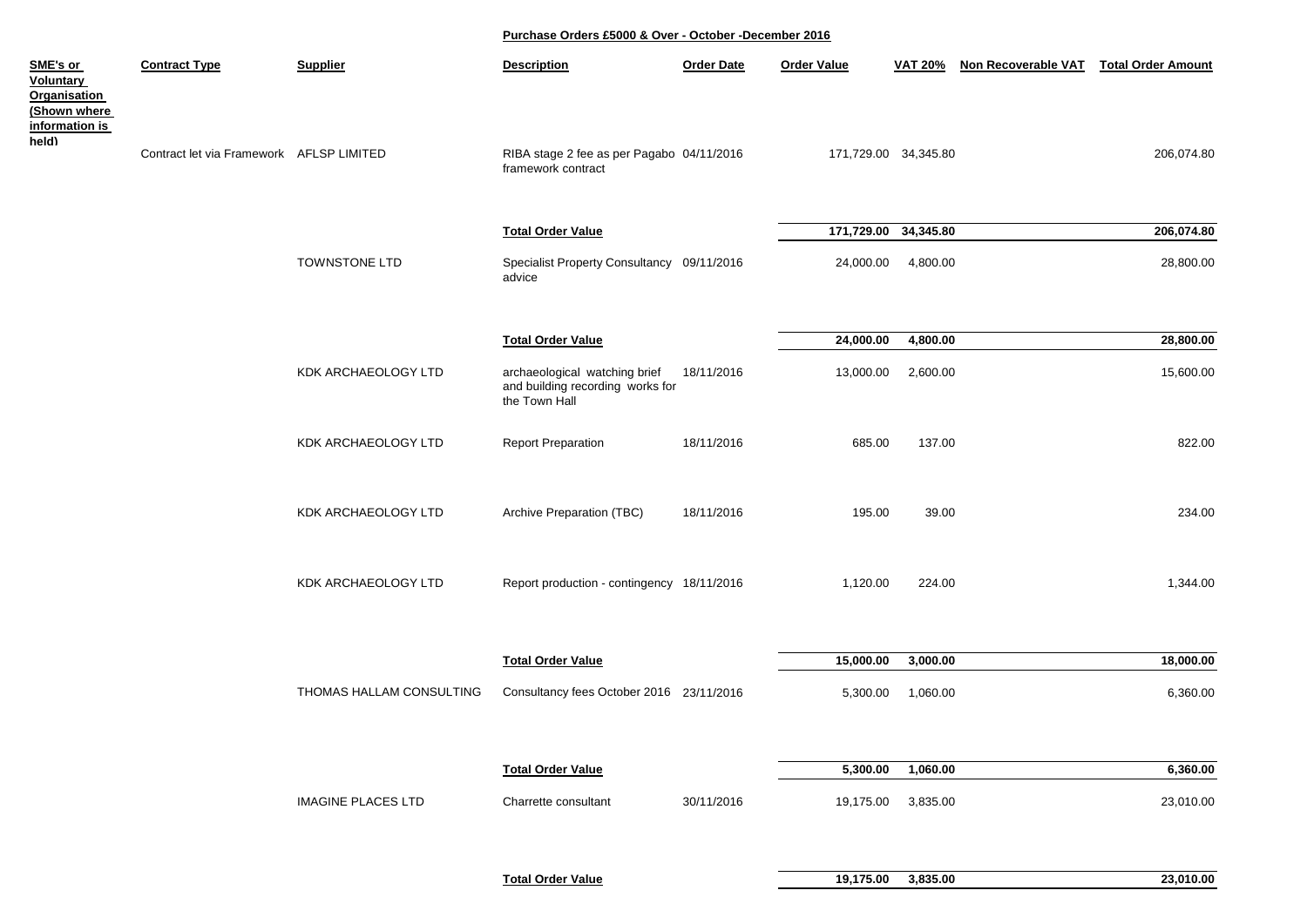| SME's or<br>Voluntary<br>Organisation<br>(Shown where<br><u>information is</u><br>held) | <b>Contract Type</b> | <b>Supplier</b>                  | <b>Description</b>                                                                       | <b>Order Date</b> | <b>Order Value</b>    | <b>VAT 20%</b>       | Non Recoverable VAT | <b>Total Order Amount</b> |
|-----------------------------------------------------------------------------------------|----------------------|----------------------------------|------------------------------------------------------------------------------------------|-------------------|-----------------------|----------------------|---------------------|---------------------------|
|                                                                                         |                      | AP GEOTECHNICS                   | AP Geotechnics Survey                                                                    | 06/12/2016        | 7,408.25              | 1,481.65             |                     | 8,889.90                  |
|                                                                                         |                      |                                  | <b>Total Order Value</b>                                                                 |                   | 7,408.25              | 1,481.65             |                     | 8,889.90                  |
|                                                                                         | Sole supplier        | UK POWER NETWORKS                | Electricity connections to<br>Museum of St Albans site                                   | 06/12/2016        | 22,421.37             | 4,484.27             |                     | 26,905.64                 |
|                                                                                         |                      |                                  | <b>Total Order Value</b>                                                                 |                   | 22,421.37             | 4,484.27             |                     | 26,905.64                 |
|                                                                                         | Sole supplier        | <b>FULCRUM</b>                   | Gas connections to Museum of 06/12/2016<br>St Albans site                                |                   | 13,992.75             | 2,798.55             |                     | 16,791.30                 |
|                                                                                         |                      |                                  |                                                                                          |                   |                       |                      |                     |                           |
|                                                                                         |                      | JOHN PULSFORD ASSOCIATES         | <b>Total Order Value</b><br>upholstered stacking chairs for<br>museum                    | 07/12/2016        | 13,992.75<br>5,005.00 | 2,798.55<br>1,001.00 |                     | 16,791.30<br>6,006.00     |
|                                                                                         |                      |                                  | <b>Total Order Value</b>                                                                 |                   | 5,005.00              | 1,001.00             |                     | 6,006.00                  |
|                                                                                         |                      | <b>CAITLIN GRIFFITHS</b>         | New Museum and Gallery<br>Marketing Plan                                                 | 19/12/2016        | 5,000.00              | 1,000.00             |                     | 6,000.00                  |
|                                                                                         |                      |                                  |                                                                                          |                   |                       |                      |                     |                           |
|                                                                                         |                      |                                  | <b>Total Order Value</b>                                                                 |                   | 5,000.00              | 1,000.00             |                     | 6,000.00                  |
|                                                                                         |                      | <b>EASTCOTE SIGN AND DISPLAY</b> | printing/installation of signs<br>surrounding St. Albans Town<br>Hall                    | 21/12/2016        | 11,445.00             | 2,289.00             |                     | 13,734.00                 |
|                                                                                         |                      | EASTCOTE SIGN AND DISPLAY        | To supply 100mmx2440mm<br>finishing strips                                               | 21/12/2016        | 1,308.00              | 261.60               |                     | 1,569.60                  |
|                                                                                         |                      | EASTCOTE SIGN AND DISPLAY        | To deliver and erect to existing<br>timber hoarding surrounding St.<br>Albans Town Hall. | 21/12/2016        | 1,550.00              | 310.00               |                     | 1,860.00                  |